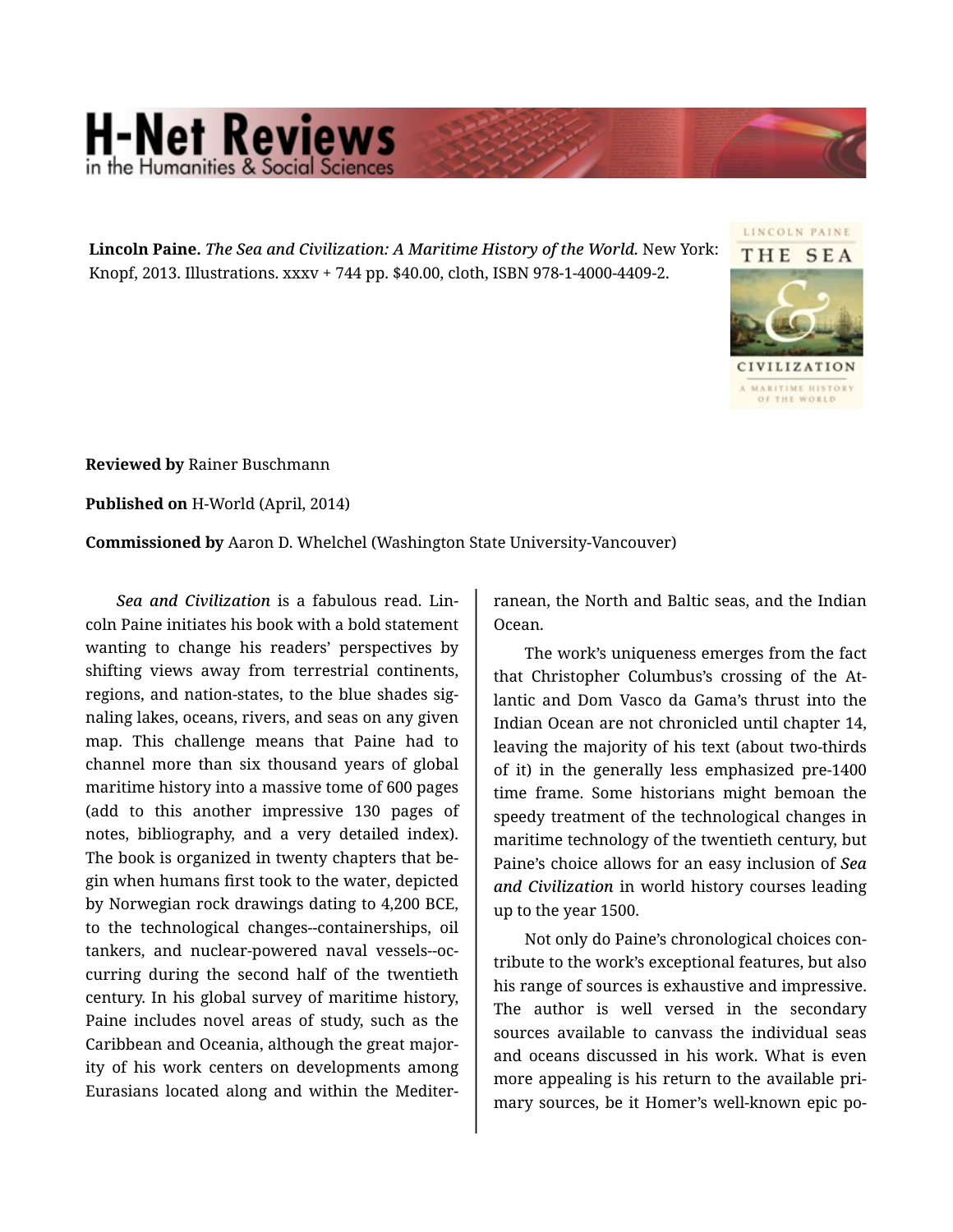ems*, the Epic of Gilgamesh*, or Babylonian as well as Mauryan law codes. Through the inclusion of personal stories and bountiful detail gathered from maritime archeology, Paine is able to breathe life into maritime topics that tend to get bogged down by technological details. Where written texts fail or are absent, shipwrecks tell us a great deal about the cargo they once transport‐ ed as well as the shifts in maritime technology that accompanied their construction. Such aspects are expertly woven into Paine's complex tapestry. The wreck off the coast of Serçe Limani, Turkey, for instance, discussed in chapter 8, signaled the transition in shipbuilding from shell-first to frame-first technology.

The organization of Paine's chapters is anoth‐ er of his book's distinctive features. Framed by in‐ troductory and concluding sections, the chapters quickly move to tell the stories of the major ac‐ tors, and religious and imperial forces in the ex‐ pansion of maritime technology. The last chapter section generally links maritime skills with societal changes underscoring Paine's important mis‐ sion of linking maritime ventures with prominent human change and development. Lastly, Paine discusses the individual vessels roaming the seas and oceans during any particular time period.

In the interest of space, one example shall suffice. In chapter 13, Paine discusses the golden age of the Indian Ocean. The chapter begins with the role of Chinese merchants in the expanding maritime trade. It then shifts to the maritime suc‐ cesses and failures of the Mongol-imposed Yuan dynasty. Paine then discusses important travelers to the region, including Marco Polo and Ibn Bat‐ tuta, and he spends considerable time on the im‐ portance of the Cairo Geniza documents in illus‐ trating the cultural, economic, and religious link‐ ages of the Indian Ocean. Then, he introduces the important contribution of the Ming dynasty mar‐ itime expansion under Admiral Zheng He. He con‐ cludes his chapter by talking about the sewn boats

that frequented the Indian Ocean as well as the boats comprising Zheng He's fleet.

In short, one cannot find enough praise for Paine's work; and the acclamations found on the dust jacket by leading experts in the field are well deserved. In the interest of stimulating discus‐ sions in the author's forum, however, I will en‐ deavor to raise four questions about *Sea and Civi‐ lization* and the writing/teaching of maritime world history in general.

First, Paine wants us to change the way we look at the world. How novel is his approach? Combining world history with maritime history, the author encourages us to look at oceans, rivers, and seas as novel frames of analysis, hence mov‐ ing away from the terrestrial "shackles" that have chained global historical frameworks to nationstates and regional areas. On the surface, this shift is not as innovative as Paine would like us to be‐ lieve. Since the 1990s, world historians in tandem with geographers (among them the late Jerry H. Bentley, Kären Wigen, and more recently Patrick Manning) have urged scholars to consider ocean and sea basins as novel analytical lenses.[1] In all of these cases, we find world historians who dis‐ covered maritime history. In Paine's book we en‐ counter a maritime historian who discovers world history. Should there have been a more thorough discussion of existing maritime currents among global historians?

Second, is a chronological approach really the best method to write/teach maritime world histo‐ ry? Periodization is, of course, a major issue in world history and students generally feel more comfortable with narrow timelines than with the‐ matic or geographic approaches to global pasts. Yet Paine's book begs the question whether the chronological approach really is the best method to follow. Take the first chapter, for instance. In the interest of establishing a tight timeline, the au‐ thor gives a detailed description of Caribbean and Oceanian maritime traditions that seemingly do not "fit" well with the rest of the volume. Similar‐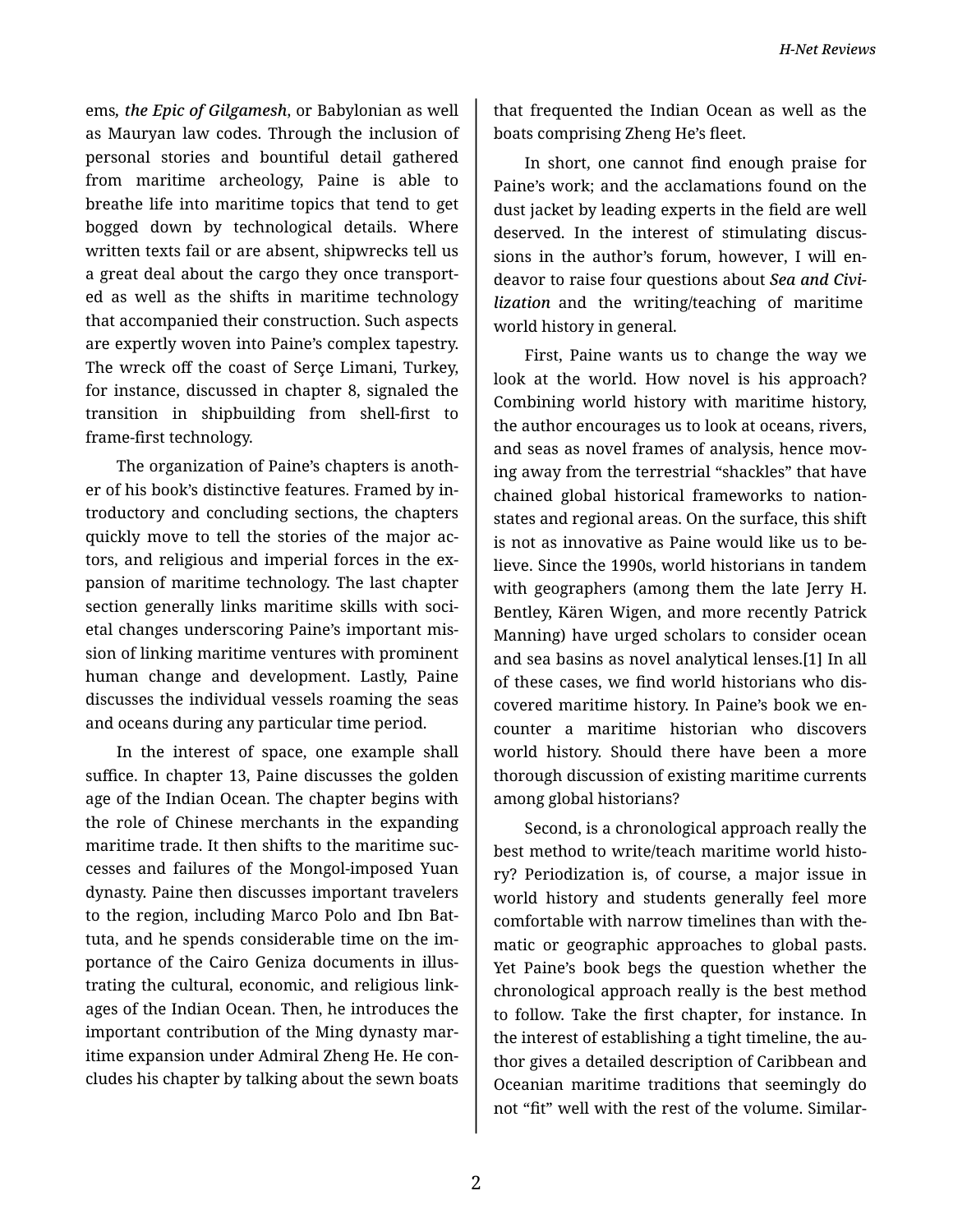ly, Paine's narrative meanders from region to re‐ gion throughout much of his book. Chapters 2 through 5 tackle the Mediterranean, before he shifts to the Indian Ocean in chapters 6 and 7. Chapter 8 returns to the Mediterranean, while 9 shifts to the North and Baltic seas. Chapters 10 and 11 return to the developments to in the Indi‐ an Ocean. Chapter 12 finds the reader again in the Mediterranean, while 13 discusses the golden age of the Indian Ocean. It is only with chapter 14, dealing with the European maritime expansion, that the aquatic areas are discussed in unison.

Third, does Paine's book return world history to a perspective--"The Rise of the West"--from which practitioners of this subfield have attempt‐ ed to depart? Paine admits that his story relies mostly on European and Asian maritime tradi‐ tions. His account seemingly favors the Mediter‐ ranean and the Indian Ocean over other regions. He does acknowledge the important contribution of Oceanian and Caribbean societies, although they are conveniently tucked away in his first chapter. This emphasis is also apparent from the choice of the title: *Sea and Civilization*. Many practitioners in the field of world history perceive the term "civilization" as problematic and want to eschew it due to its evolutionary tone. Yet in a field such as maritime history, driven as it is by technological innovations, the term's permuta‐ tions continue to haunt narratives.

Fourth, when teaching or writing maritime global history, how much attention should be paid to oceanography or physical geography? In a much-quoted statement, Felipe Fernández-Armesto once wrote: "In most of our explanations of what has happened in history there is too much hot air and not enough wind."[2] Granted, stu‐ dents' eyes glaze over when one starts talking about the Coriolis effect, monsoon regimes, and currents and wind directions in the Atlantic and the Indian oceans. Nevertheless, should there be more attention to such features in maritime glob‐ al histories?

Notes

[1]. To mention but a few works: Jerry H. Bentley, Renate Bridenthal, Kären Wigen eds., *Seascapes: Maritime Histories, Littoral Cultures, and Transoceanic Exchanges* (Honolulu: Universi‐ ty of Hawai`i Press, 2007); and Patrick Manning, "Global History and Maritime History," *Interna‐ tional Journal of Maritime History* 25 (2013): 1-22.

[2]. Felipe Fernández-Armesto, *Civilizations: Culture, Ambition, and the Transformation of Na‐ ture* (New York: The Free Press, 2001), 405.